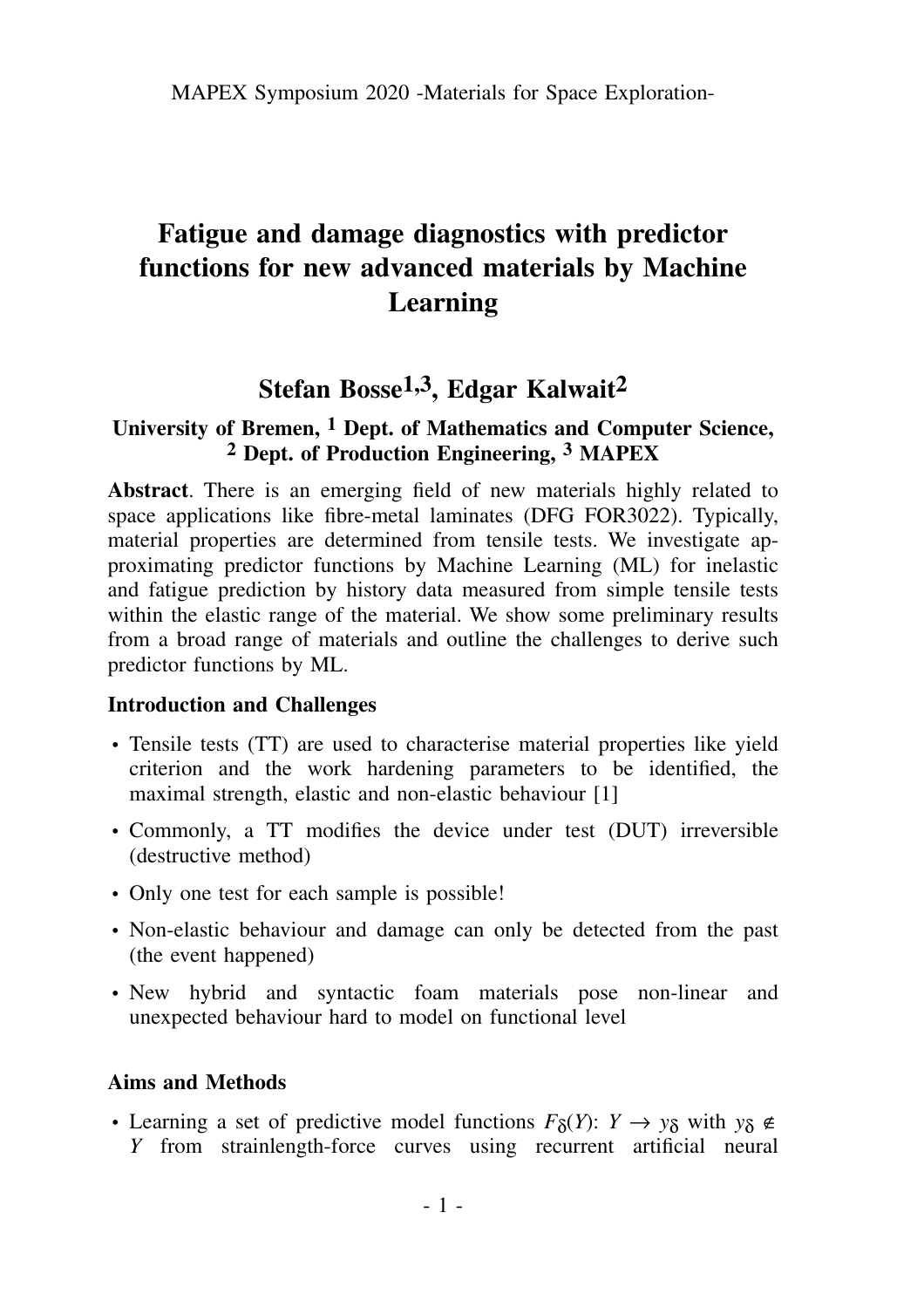networks with Long-short term memory cells (LSTM) [2,3]

- The trained models can be used to predict the future development based on past data of:
	- a. The traction force applied to the sample related to the observed strain (length)
	- b. The strain (length) related to observed traction force (inverse problem)



• Each predictor function  $F$  of the set  $\mathbf F$  is able to predict the target variable at  $i+\delta$  using the past target variable values (measured):

$$
\forall \delta \in \{1, 2, ..., m\} : y(i + \delta) = F_{\delta}(y_0, y_1, ..., y_i)
$$
 (1)

#### **Machine Learning Network Architecture**

• The ANN consists of an input layer (only one neuron), a hidden LSTM layer (or more), and one output layer (only one neuron)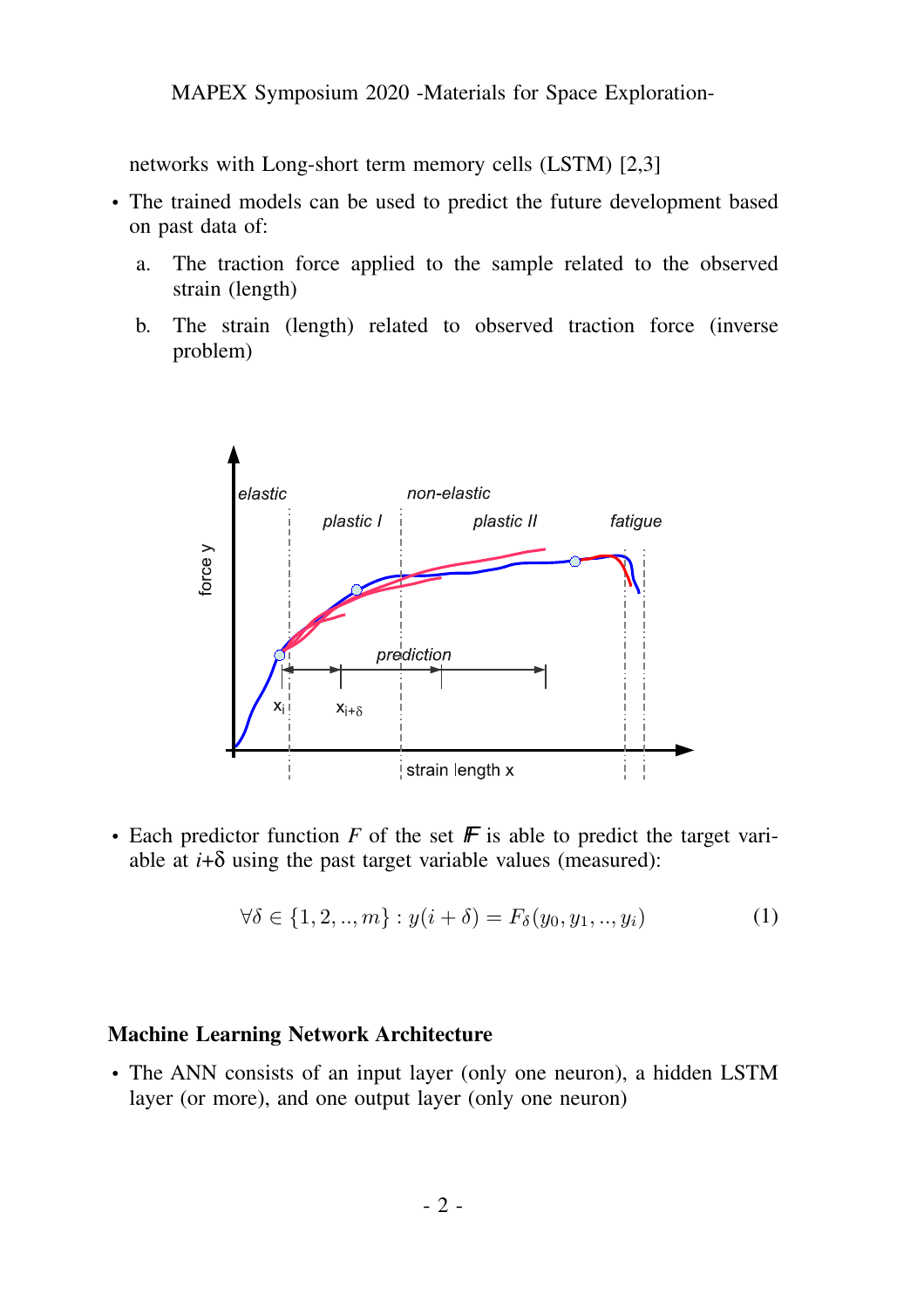MAPEX Symposium 2020 -Materials for Space Exploration-

- The input variable of the network is a sequence of *y* values, i.e., measured forces.
- The output variable of the network is the predicted *y* value for a future *x* point.
- The hidden layer consists of LSTM cells which are connected with the previous and next layer (optional connection between MC in same layer)
- The sequence samples must be normalized (equally spaced) with respect to the also measured strain length *x*!



• A modified Neataptic ML framework was used to implement the LSTM-ANN and to perform training and prediction (https://wagenaartje.github.io/neataptic)

#### **Preliminary Results and Conclusion**

- Input data: TT from 42 experiments of metal sheets with different thermal preparation (Fraunhofer IFAM, Bremen, Lehmhus et al.)
- Example plots of measured (red line) and predicted *x*-*y* curve (green line) for two different network configurations (number of hidden layers) is shown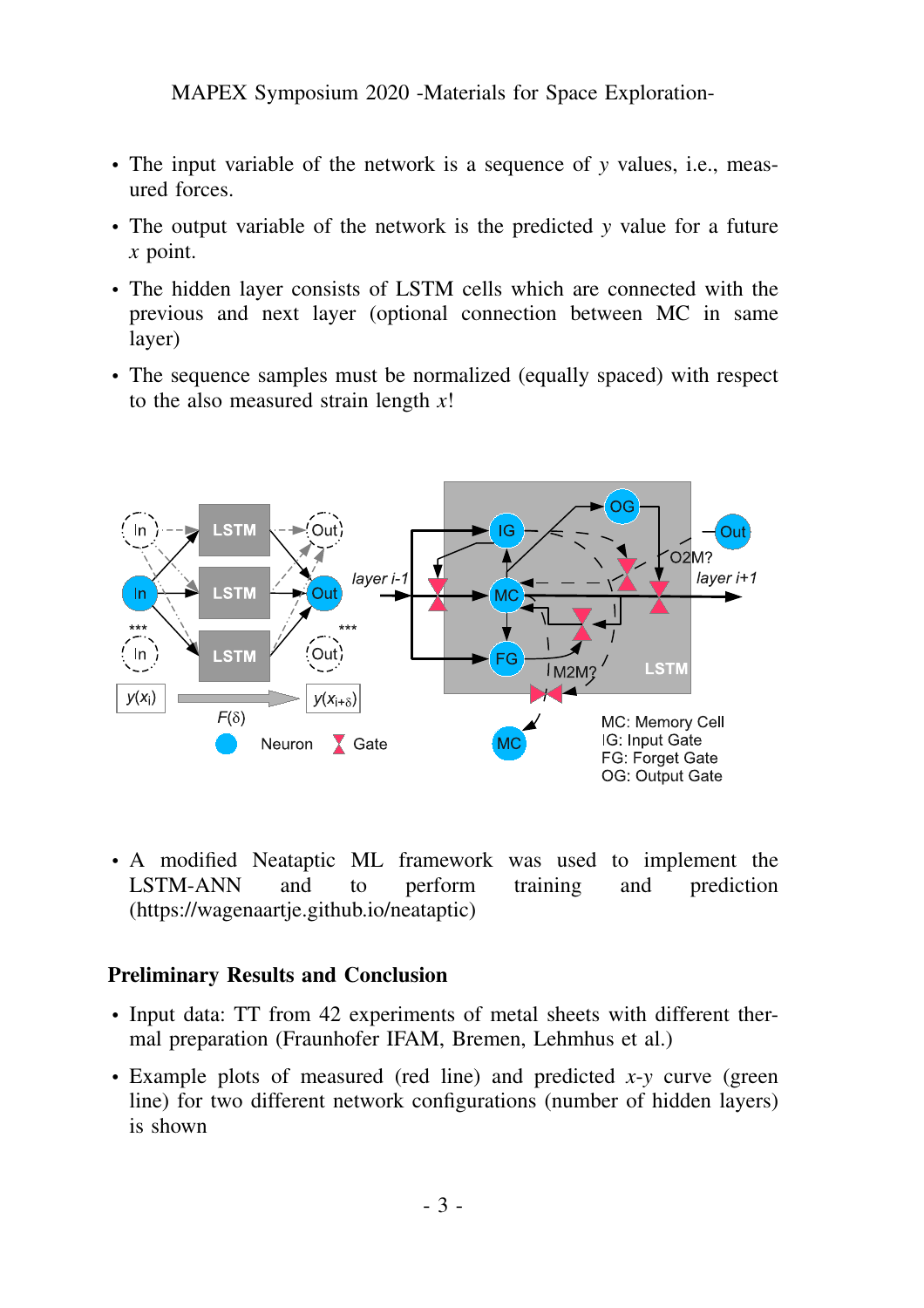- The maximal prediction error of the predictor function for  $\delta = 10$  sample points (full scale of measurement is 500 points) is below 10%, with an average of less than 5%.
- The prediction deviates more strongly in curve segments with a high gradient (with spikes, too)
- Higher number of hidden LSTM layers can improve prediction accuracy
- The beginning of the inelastic material behaviour can be predicted

*Simple recurrent neural networks are suitable for learning predictor functions for predicting future development of the traction force and inelastic material behaviour based on past measured force and strain length value sequences.*